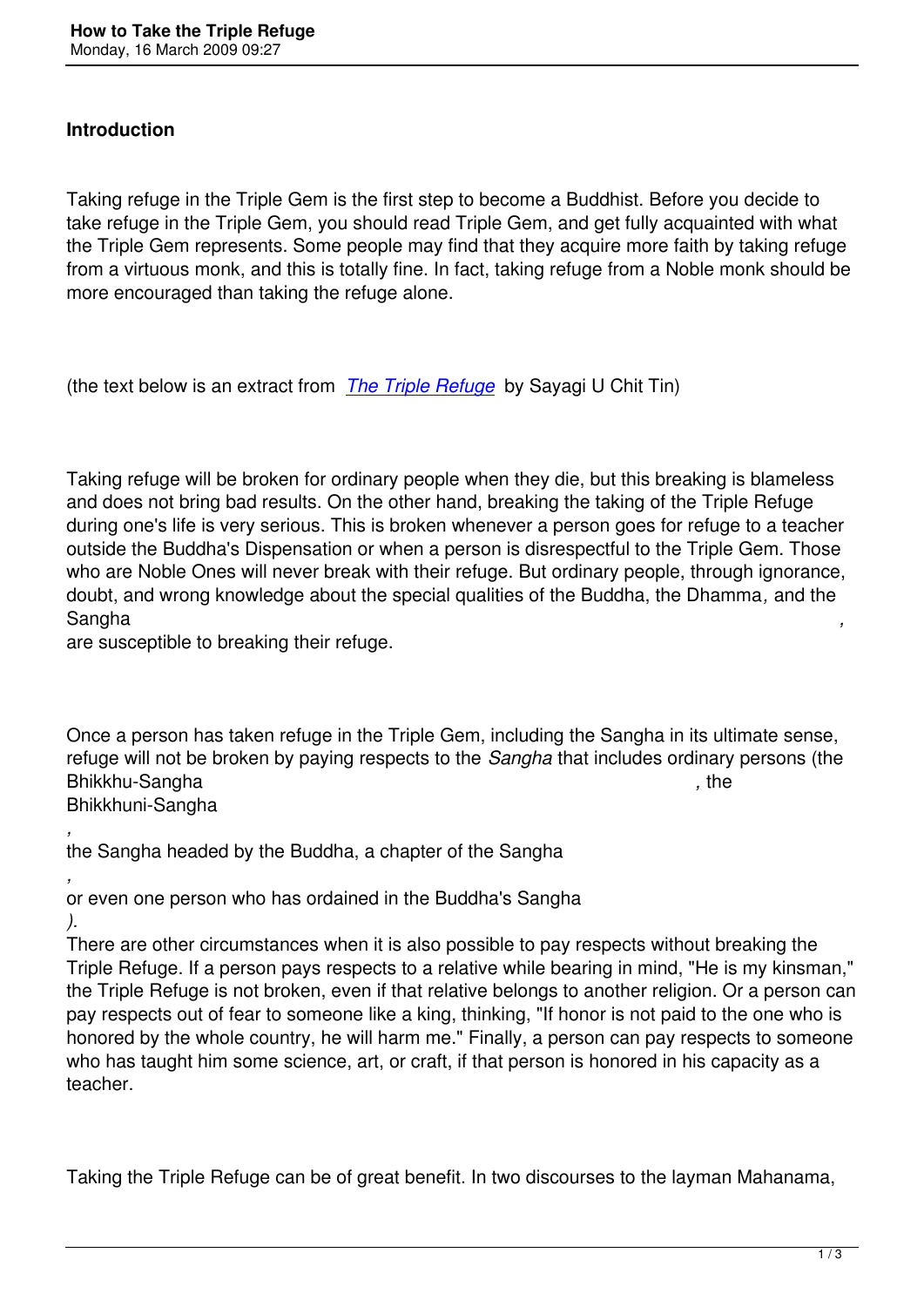the Buddha says that those who attain unwavering faith in the Triple Gem by reaching one of the four stages of Awakening are assured of release from suffering. But even those who are not Noble Ones and whose faith may not be absolute can escape from rebirth in the lower planes of suffering. Two types of individuals are mentioned: (1) those who possess the five faculties of faith, energy, mindfulness, concentration, and wisdom, and who approve of the Buddha's Teachings by having developed insight; (2) those who possess the five faculties and who have faith in and affection for the Buddha.

We can see from these texts that it is very important to combine taking refuge with practising the Teachings of the Buddha. This will mean making the effort to acquire the faculties that enable us to wake up from the long sleep of ignorance that has brought us so much suffering.

(the text below is an extract from *The Triple Refuge* by Sayagi U Chit Tin)

Taking Refuge

*Ashin Buddhaghosa* explains that there are several ways to take refuge in the Triple Gem, and they are,

 1. The best known way to take refuge is to use the three statements. To take refuge, chant the following,

*Buddham saranam gacchami. Dhammam saranam gacchami. Sangham saranam gacchami.*  I go to the Buddha for refuge. I go to the Dhamma for refuge. I go to the Sangha for refuge.

*Dutiyampi Buddham saranam gacchami. Dutiyampi Dhammam saranam gacchami. Dutiyampi Sangham saranam gacchami.*  For the second time, I go to the Buddha for refuge. For the second time, I go to the Dhamma for refuge. For the second time, I go to the Sangha for refuge.